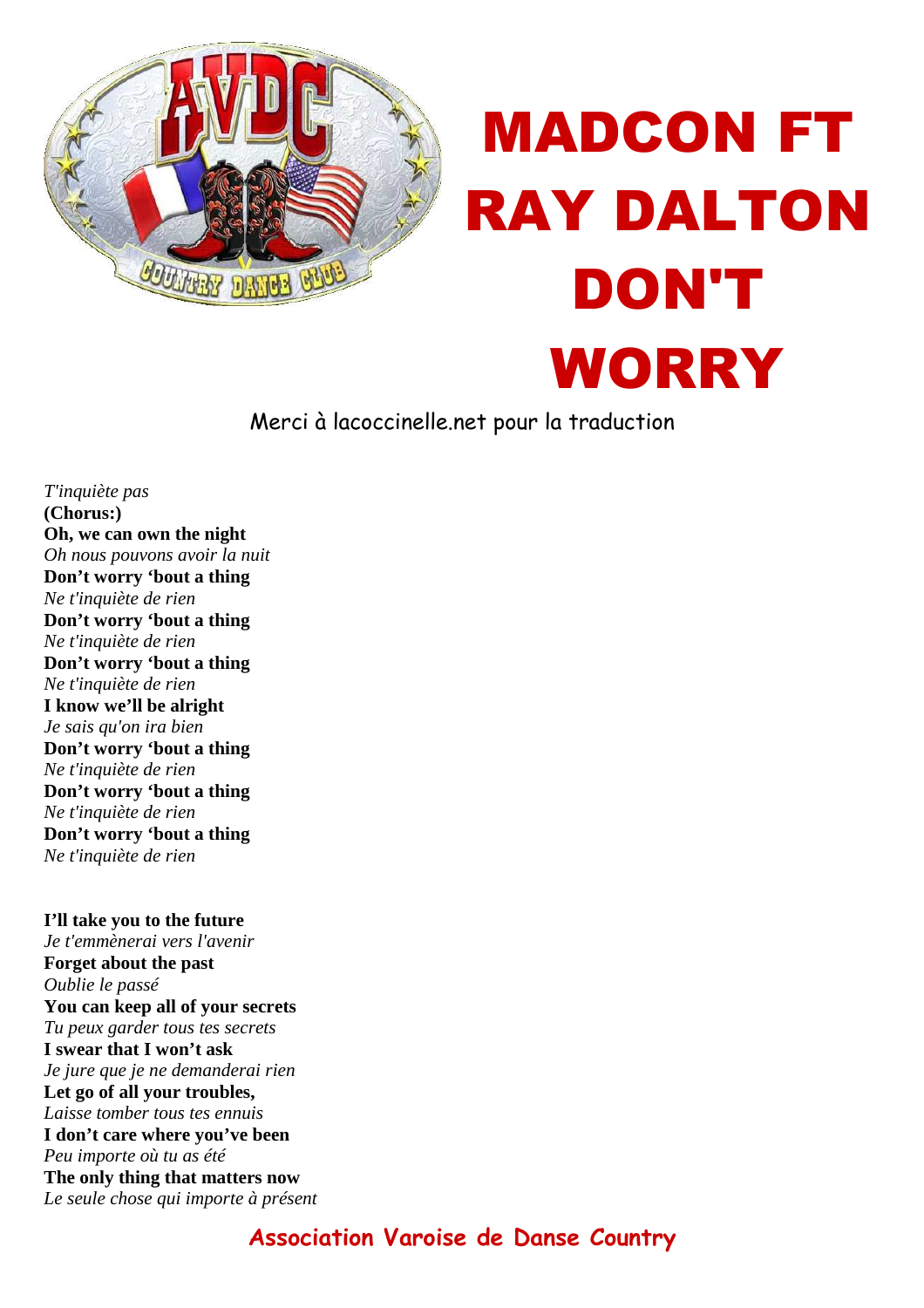## **Them bright big lights are shining on us**

*Leurs grandes lumières ardentes brillent sur nous* **That beat so tight it makes you wanna** *Ce rythme si près te donne envie de* **Get up get down like there's no tomorrow** *Te lever, te baisser comme s'il n'y avait pas de lendemain* **Like there's no tomorrow** *Comme s'il n'y avait pas de demain* **Like there's no tomorrow** *Comme s'il n'y avait pas de demain*

**(Chorus) Oh, we can own the night** *Oh nous pouvons avoir la nuit* **Don't worry 'bout a thing (x3)** *Ne t'inquiète de rien*

**Let's get down to business** *Revenons-en aux affaires* **And show me what you got** *Et montre-moi ce que tu as* **Just keep the record spinning** *Laissons tourner le disque* **The music never stops** *La musique ne s'arrête jamais* **You wanna live forever** *Tu voudrais vivre pour toujours* **And reach above the stars** *Et dépasser les étoiles* **Let's take it to next level** *Passons au niveau suivant* **Just light the space ship up** *Allumons le vaisseau spatial*

**Them bright big lights are shining on us** *Leurs grandes lumières ardentes brillent sur nous* **That beat so tight it makes you wanna** *Ce rythme si près te donne envie de* **Get up get down like there's no tomorrow** *Te lever, te baisser comme s'il n'y avait pas de lendemain* **Like there's no tomorrow** *Comme s'il n'y avait pas de demain* **Like there's no tomorrow** *Comme s'il n'y avait pas de demain*

**(Chorus)**